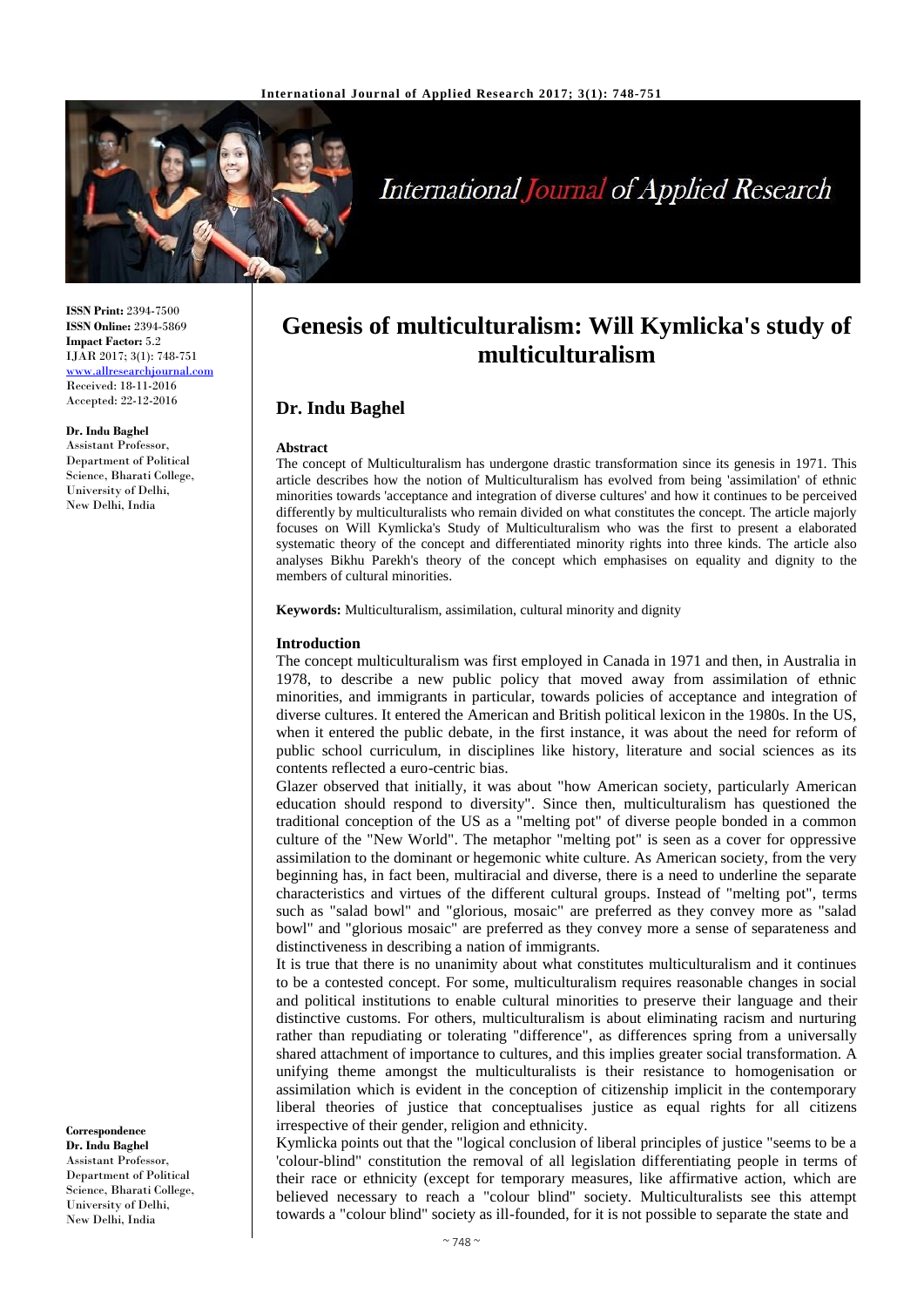ethnicity and when the liberal state attempts to do this, it unfairly privileges certain ways of life over others. They allege that liberals do not take diversity seriously. This is despite the fact that liberals value pluralism, with Rawls stressing on "reasonable pluralism", which is why liberals defend a neutral public philosophy that entails equal rights for all citizens. Kymlicka argues that liberals, like Rawls and Dworkin, have falsely assumed that members of a political community.

Parekh observes that Rawls, like many liberals, "is sensitive to moral but not cultural plurality, and thus takes little account of the cultural aspirations of such communities as the indigenous peoples, national minorities, sub-national groups, and the immigrants". A culture has a claim to rights if it is vital to the basic interests of its members and contributes to the wider society. Multiculturalism is not merely "about difference and identity per se but about those that are embedded in and sustained by culture, that is, a body of beliefs and practices in terms of which a group of people understand themselves and the world and organise their individual and collective lives".

## **Will Kymlicka's Study of Multiculturalism: A Case Study of Canada**

During the 1990s, that political theorists began to furnish the theoretical basis of a multicultural society. The first systematic theory of multiculturalism was elaborated by Will Kymlicka in his two major works: Liberalism, Community and Culture and Multicultural Citizenship. Kymlicka criticises the earlier models of unitary republican citizenship in which all the citizens enjoy common citizenship rights on the grounds that in its assumption of a more homogenous political community, it ignores cultural and ethnic diversity. He observes that liberalism with its stress on individual rights has not paid adequate attention to group rights.

Following JS Mill, Kymlicka points out that the distinctive feature of liberalism is that it ascribes to individuals the freedom to choose and revise their conception of good life. The capacity of an individual to make meaningful life choices depends on access to a culture because one is shape by one's culture. According to rum, the institutions of liberal democratic societies embody the culture of the major national group. If members of minority cultural groups are to have autonomy, freedom and characteristics and virtues of the different cultural groups. Instead of "melting pot", terms such as "salad bowl" and "glorious, mosaic" are preferred as they convey more as "salad bowl" and "glorious mosaic" are preferred as they convey more a sense of separateness and distinctiveness in describing a nation of immigrants.

It is true that there is no unanimity about what constitutes multiculturalism and it continues to be a contested concept. For some, multiculturalism requires reasonable changes in social and political institutions to enable cultural minorities to preserve their language and their distinctive customs. For others, multiculturalism is about eliminating racism and nurturing rather than repudiating or tolerating "difference", as differences spring from a universally shared attachment of importance to cultures, and this implies greater social transformation. A unifying theme amongst the multiculturalists is their resistance to homogenisation or assimilation which is evident in the conception of citizenship implicit in the contemporary liberal theories of

justice that conceptualises justice as equal rights for all citizens irrespective of their gender, religion and ethnicity.

Kymlicka points out that the "logical conclusion of liberal principles of justice "seems to be a 'colour-blind" constitution the removal of all legislation differentiating people in terms of their race or ethnicity (except for temporary measures, like affirmative action, which are believed necessary to reach a "colour blind" society. Multiculturalists see this attempt towards a "colour blind" society as ill-founded, for it is not possible to separate the state and ethnicity and when the liberal state attempts to do this, it unfairly privileges certain ways of life over others. They allege that liberals do not take diversity seriously. This is despite the fact that liberals value pluralism, with Rawls stressing on "reasonable pluralism", which is why liberals defend a neutral public philosophy that entails equal rights for all citizens. Kymlicka argues that liberals, like Rawls and Dworkin, have falsely assumed that members of a political community are would explain "how minority rights could coexist with human rights and how minority rights are limited by principles of individual liberty, democracy and social justice".

Kymlicka, in course of elaborating his theory, distinguishes three kinds of minority or group differentiated rights that are to be assured to ethnic and national groups: self-government rights, poly-ethnic rights and special representation rights. Self government rights require the delegation of powers to national minorities, such as indigenous peoples, but are not available to other cultural minorities who had immigrated into the country. Instead, their claim is for rights of fair recognition since immigrant groups choose to immigrate into a host society, they must bear some of the burdens of integration. Poly-ethnic rights are for cultural minorities as it guarantees financial support and legal and political protection from the state for certain practices associated with particular ethnic or religious groups and in particular to aboriginal people as to enable them to maintain their culture and autonomy. Poly-ethnic rights might include legislation to prevent suppression or marginalisation of cultural and identity concerns of minority ethnic groups by the deliberate, or unthinking, discrimination by the majority ethnic population within a country. Special state support for media policies and funding to address the media interests of minority ethnic groups are one particular expression of polyethnic rights. Both indigenous peoples and immigrant minorities might also be eligible for special representation rights which guarantee places for minority representatives on state bodies or institutions.

Of pivotal importance in Kymlicka's account of group differentiated citizenship is the distinction that he makes between two kinds of minorities: national minorities and ethnic minorities. The former are peoples whose previously self-governing, territorially concentrated cultures have been incorporated into a large state. These are "American Indians", Puerto Ricans, Chicanes and native Hawaiians in the US; the Quebecois and various aboriginal communities in Canada and the Aborigines in Australia. Ethnic minorities are peoples who have immigrated to a new society and do not wish to govern themselves, but nonetheless wished to retain their ethnic identities and traditions.

Quite significantly, Kymlicka also strongly believes that group-based protection should not violate rights fundamental to individual well-being. He acknowledges the fact that individuals might need protection from the abusive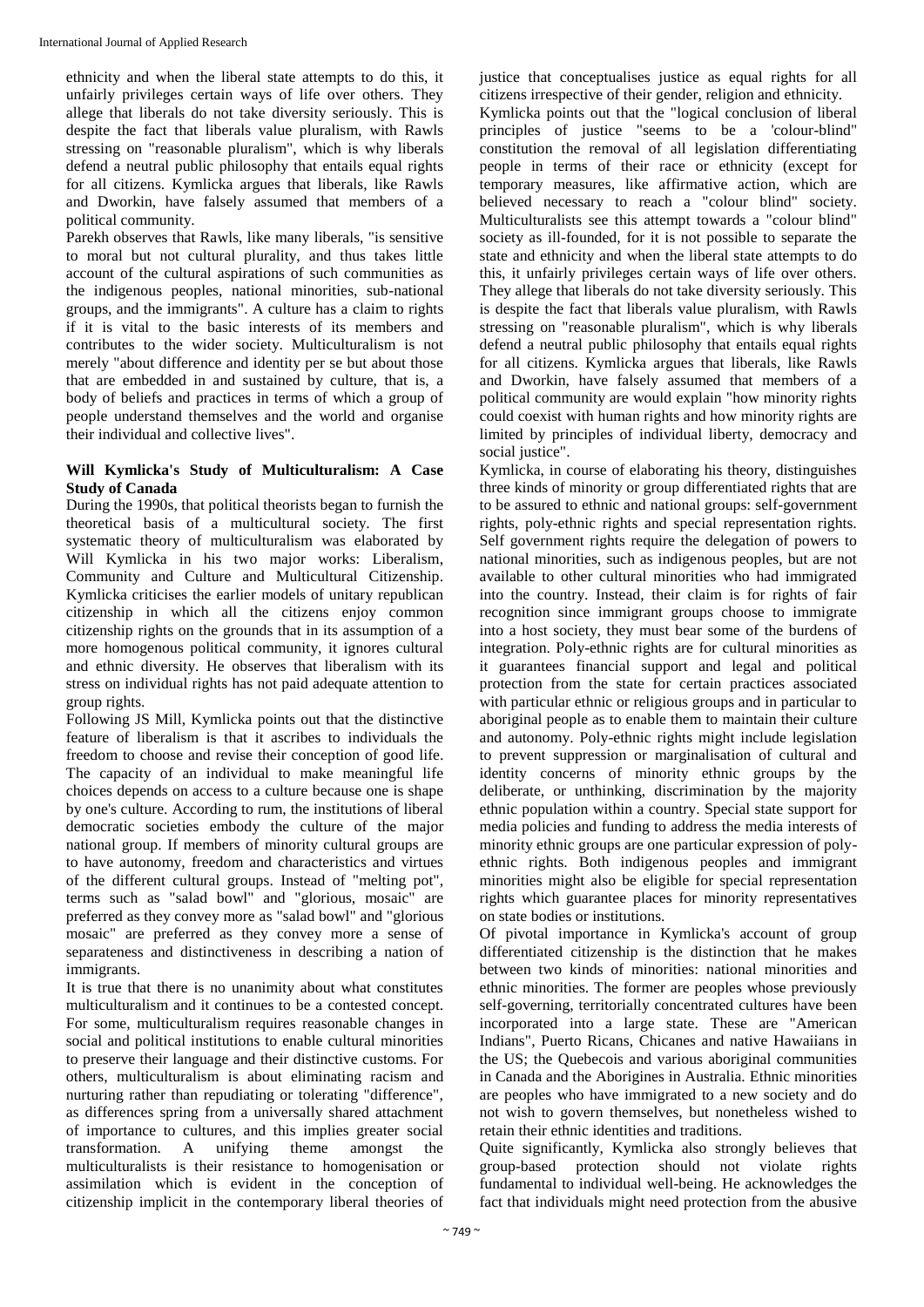power of their own ethnic communities. He endorses groupdifferentiated rights which provide for external protection for groups, but does not permit "internal restrictions" except in cases of systematic and gross human violations like slavery or genocide, in which case state intervention is warranted.

For Kymlicka, culture is important because it is the context within which individuals learn how to choose, but its value reduces when it disallows individuals to choose their lives for themselves, thus retaining the overall spirit of liberalism that it permits individual's capacity for autonomous choice. Cultural membership and cultural diversity is to sustain those options within which autonomous persons can exercise choice. Devoid of autonomy, cultural diversity is neither morally or aesthetically valuable.

## **Bikhu Parekh's Theory on Multiculturalism**

Bikhu Parekh emphasises that members of cultural minorities must be treated as equal and valued members with the rest, as equal respect is central to individual's sense of dignity going beyond conventional notions of nondiscrimination and equal opportunity, and not be given unintended discrimination in employment, housing, education, promotion, appointment a public offices. Minority communities may be allowed to run their internal affairs themselves so long as they are not internally oppressive. They should also be free to set up their own cultural, educational and other institutions, organise literary, artistic, sports and other events and to institute museums and academies, with the help of the state if they need or ask for. Cultural differences should also be taken into account in the formulation and enforcement of public policies and laws.

## **Bhikhu Parekh and Multiculturalism**

Parekh's thesis stems firstly out of a rejection of relativism and monism and subsequently from the claim that liberal attempts to respond to the fact of multiculturalism do not take the concept of culture seriously enough. In identifying the faults of these theories he lays the ground for an argument about the nature and importance of culture to human existence and argues for a politics based on intercultural dialogue. In doing this Parekh engages with the very thorny issue of intercultural evaluation of disputed practices such as arranged marriages, polygamy, female circumcision, ritual slaughter of animals, issues of customary dress and participation in aspects of public education, all of which have aroused different degrees of concern and anxiety over the years. Parekh also addresses the relationship between minority cultures and the 'operative public values' of society. It is a comprehensive work by a contemporary British political theorist, who is also a member of House of Lords and a very senior figure in the UK Commission for Racial Equality and the chairperson of the Commission on the Future of Multi-ethnic Britain.

The very basis of Parekh's political theory is the attempt to give adequate expression to the interplay between these three features. Relativism and monism are clearly to extreme. We must not overemphasise difference and we must not overemphasise similarity. It is a balancing act that Parekh also believes that contemporary liberal responses to diversity have failed to pull off. Parekh's critique of Rawls is similar in scope and content to that offered by Kymlicka. One chief concern is that Rawls's assumption that political liberalism does not presuppose comprehensive liberalism is

unconvincing. Indeed, Parekh believes that political liberalism is 'conceptually a substantively parasitic upon comprehensive liberalism" in that presupposes a conception of human individuality that is not to be found in other traditions of thought. As a consequence of this, Parekh believes that Rawls's work is deeply inhospitable to cultural plurality. He argues that Rawls's political liberalism unduly restricts political discourse. Allowing people into society provided they leave their moral and religious baggages at the door, is to bar important resources from political debate. To offer only a unitary concept of individual citizenship is to deny cultural pluralism a voice from the outset.

From Parekh's point of view, Kymlicka's liberal multiculturalism does not fare much better. Parekh explicitly picks up on the point that there appear to be no general or undisputed principles that inform Kymlicka's hierarchy of national refugee and immigrant minority rights. If culture is a primary good in that it is a necessary condition for the good life, then are we right to deny immigrants access to their culture? Parekh also believes. That Kymlicka 'absolutises liberalism'. Kymlicka's pervasive suggestion that national minorities are to be given self-government rights provided they govern themselves within certain liberal parameters fails to take cultural diversity seriously enough.

Will Kymlicka and Joseph Raz-have expressed sympathy with the demands of national minorities for selfdetermination. In this context, Kymlicka explicitly distinguishes between the rights of national minorities and the recent demands by some ethnic minorities for selfdetermination in terms of the recognition to their mother tongue and state support for separate ethnic institutions. For Kymlicka, the claims of immigrant groups to selfdetermination are considerably weaker than those of national minorities, because not only have immigrants voluntarily chosen to leave their own national community, but, unlike long-standing and indigenous groups, they lack viable cultural structures which they can claim a right to preserve. Hence, in order to succeed, immigrants ought to be encouraged to integrate into the wider society. However, as Parekh notes, these objections are open to question. Immigration occurs for a wide variety of reasons and the decision to leave one's country does not necessarily signify a decision to leave one's culture'. Furthermore, while immigrant cultural life may lack the cohesion and continuity charactersitic of indigenous and longestablised groups' it is not 'devoid of a cohesive cultural structure. On the contrary, immigrant groups often form their own distinct communities and neighbourhoods and, even where these are absent, 'they tend to form nationwide and communal institutions to sustain their way of life'. Parekh's objections suggest that in principle the demands for self determination on the part of ethnic minorities may at least in some instances be on par with those of national minorities and hence should be given serious consideration.

Instead of relativism, monism and the attempts of liberals such as Rawls and Kymlicka to develop a minimum universalism, Parekh's theory takes the form of 'pluralist universalism'. Pluralist universalism entails a particular view of human nature, of culture and of morality itself. We share certain attributes as members of the same species and this has some normative force but it is very thin. We share a physical and mental structure, have the same basic needs and common condition of growth. But our nature is formed